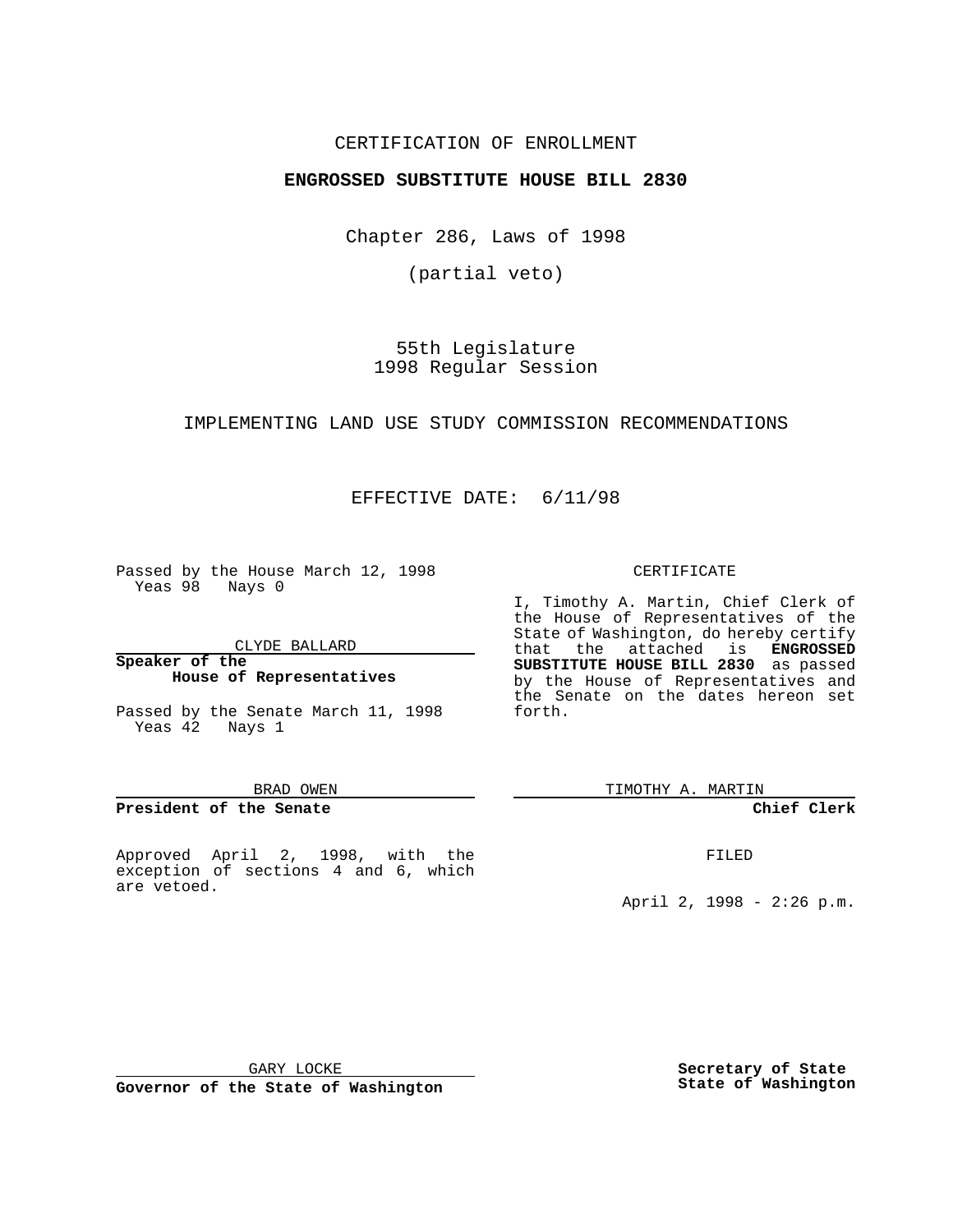# **ENGROSSED SUBSTITUTE HOUSE BILL 2830** \_\_\_\_\_\_\_\_\_\_\_\_\_\_\_\_\_\_\_\_\_\_\_\_\_\_\_\_\_\_\_\_\_\_\_\_\_\_\_\_\_\_\_\_\_\_\_

\_\_\_\_\_\_\_\_\_\_\_\_\_\_\_\_\_\_\_\_\_\_\_\_\_\_\_\_\_\_\_\_\_\_\_\_\_\_\_\_\_\_\_\_\_\_\_

## AS AMENDED BY THE SENATE

Passed Legislature - 1998 Regular Session

#### **State of Washington 55th Legislature 1998 Regular Session**

**By** House Committee on House Government Reform & Land Use (originally sponsored by Representatives Reams, Romero and Lantz; by request of Land Use Study Commission)

Read first time 02/05/98. Referred to Committee on .

 AN ACT Relating to recommendations of the land use study commission; amending RCW 35.13.182, 36.70A.020, 36.70A.060, and 36.70A.070; amending 1995 c 347 s 433 (uncodified); amending 1995 c 347 s 411 (uncodified); amending 1995 c 347 s 412 (uncodified); adding new sections to chapter 35.13 RCW; and adding a new section to chapter 36.70A RCW.

7 BE IT ENACTED BY THE LEGISLATURE OF THE STATE OF WASHINGTON:

8 **Sec. 1.** RCW 35.13.182 and 1997 c 429 s 37 are each amended to read 9 as follows:

 (1) The legislative body of a city or town planning under chapter 36.70A RCW as of June 30, 1994, may resolve to annex territory to the city or town if there is, within the city or town, unincorporated territory containing residential property owners within the same county and within the same urban growth area designated under RCW 36.70A.110 as the city or town:

16 (a) Containing less than one hundred acres and having at least 17 eighty percent of the boundaries of such area contiguous to the city or 18 town ((if such area existed before June 30, 1994)); or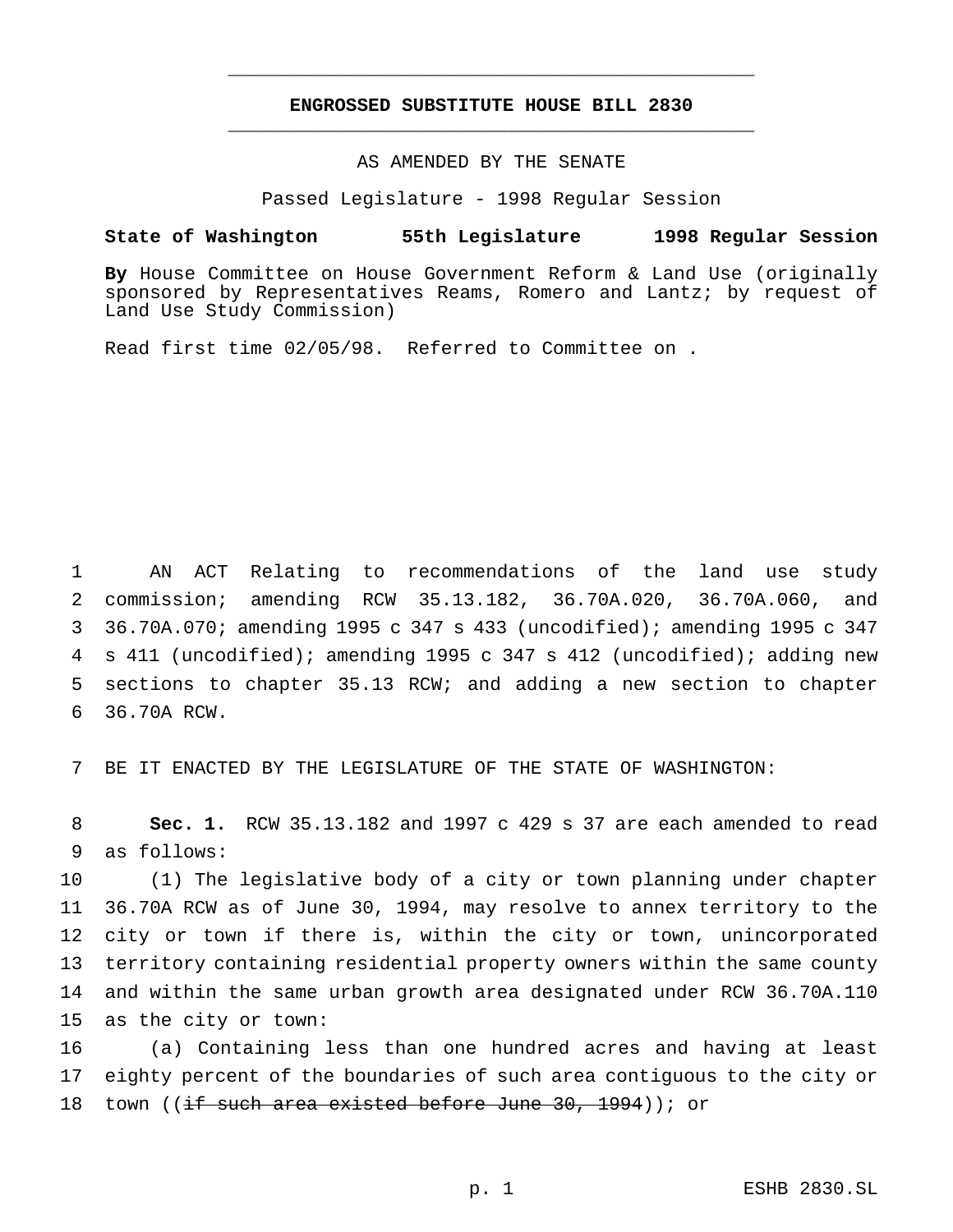(b) Of any size and having at least eighty percent of the boundaries of the area contiguous to the city if the area existed before June 30, 1994.

 (2) The resolution shall describe the boundaries of the area to be annexed, state the number of voters residing in the area as nearly as may be, and set a date for a public hearing on the resolution for annexation. Notice of the hearing shall be given by publication of the resolution at least once a week for two weeks before the date of the hearing in one or more newspapers of general circulation within the city or town and one or more newspapers of general circulation within the area to be annexed.

 (3) For purposes of subsection (1)(b) of this section, territory bounded by a river, lake, or other body of water is considered contiguous to a city that is also bounded by the same river, lake, or other body of water.

 NEW SECTION. **Sec. 2.** A new section is added to chapter 35.13 RCW to read as follows:

 The annexation ordinance provided for in RCW 35.13.182 is subject to referendum for forty-five days after its passage. Upon the filing of a timely and sufficient referendum petition with the legislative body, signed by qualified electors in number equal to not less than ten percent of the votes cast in the last general state election in the area to be annexed, the question of annexation shall be submitted to the voters of the area in a general election if one is to be held within ninety days or at a special election called for that purpose not less than forty-five days nor more than ninety days after the filing of the referendum petition. Notice of the election shall be given as provided in RCW 35.13.080 and the election shall be conducted as provided in the general election law. The annexation shall be deemed approved by the voters unless a majority of the votes cast on the proposition are in opposition thereto.

 After the expiration of the forty-fifth day from but excluding the date of passage of the annexation ordinance, if no timely and sufficient referendum petition has been filed, the area annexed shall become a part of the city or town upon the date fixed in the ordinance of annexation.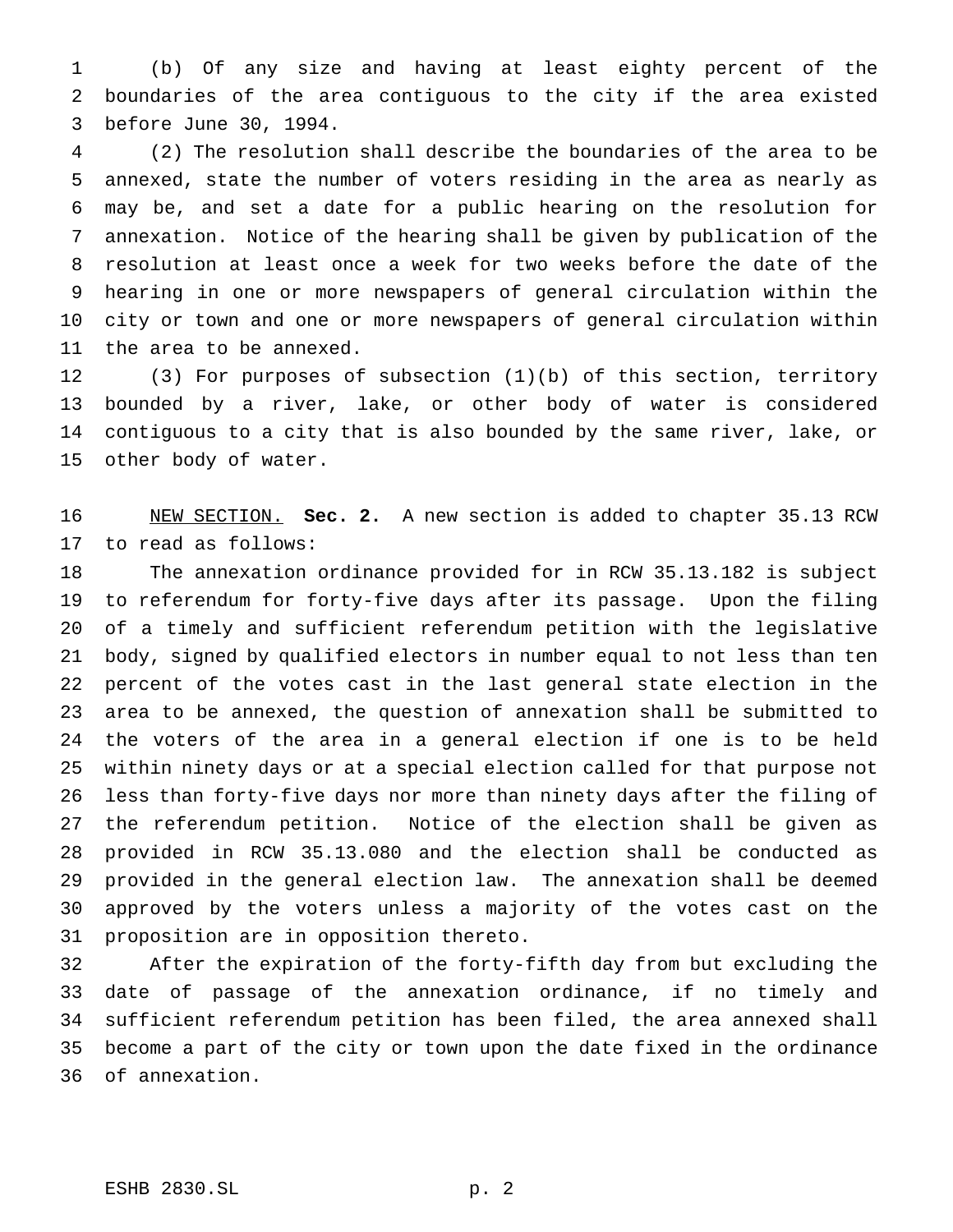NEW SECTION. **Sec. 3.** A new section is added to chapter 35.13 RCW to read as follows:

 On the date set for hearing as provided in RCW 35.13.182(2), residents or property owners of the area included in the resolution for annexation shall be afforded an opportunity to be heard. The legislative body may provide by ordinance for annexation of the territory described in the resolution, but the effective date of the ordinance shall be not less than forty-five days after the passage thereof. The legislative body shall cause notice of the proposed effective date of the annexation, together with a description of the property to be annexed, to be published at least once each week for two weeks subsequent to passage of the ordinance, in one or more newspapers of general circulation within the city and in one or more newspapers of general circulation within the area to be annexed. If the annexation ordinance provides for assumption of indebtedness or adoption of a proposed zoning regulation, the notice shall include a statement of such requirements.

# 18 \*Sec. 4. RCW 36.70A.020 and 1990 1st ex.s. c 17 s 2 are each amended to read as follows:

 The following goals are adopted to guide the development and adoption of comprehensive plans and development regulations of those counties and cities that are required or choose to plan under RCW 36.70A.040. The following goals are not listed in order of priority and shall be used exclusively for the purpose of guiding the development of comprehensive plans and development regulations:

 (1) Urban growth. Encourage development in urban areas where adequate public facilities and services exist or can be provided in an 28 efficient manner. Urban growth areas should have concentrated 29 employment centers, separated by adequate buffers that protect critical 30 areas, and need not be uniformly urban in nature.

 (2) Reduce sprawl. Reduce the inappropriate conversion of undeveloped land into sprawling, low-density development.

 (3) Transportation. Encourage efficient multimodal transportation systems that are based on regional priorities and coordinated with county and city comprehensive plans.

 (4) Housing. Encourage the availability of affordable housing to all economic segments of the population of this state, promote <sup>a</sup>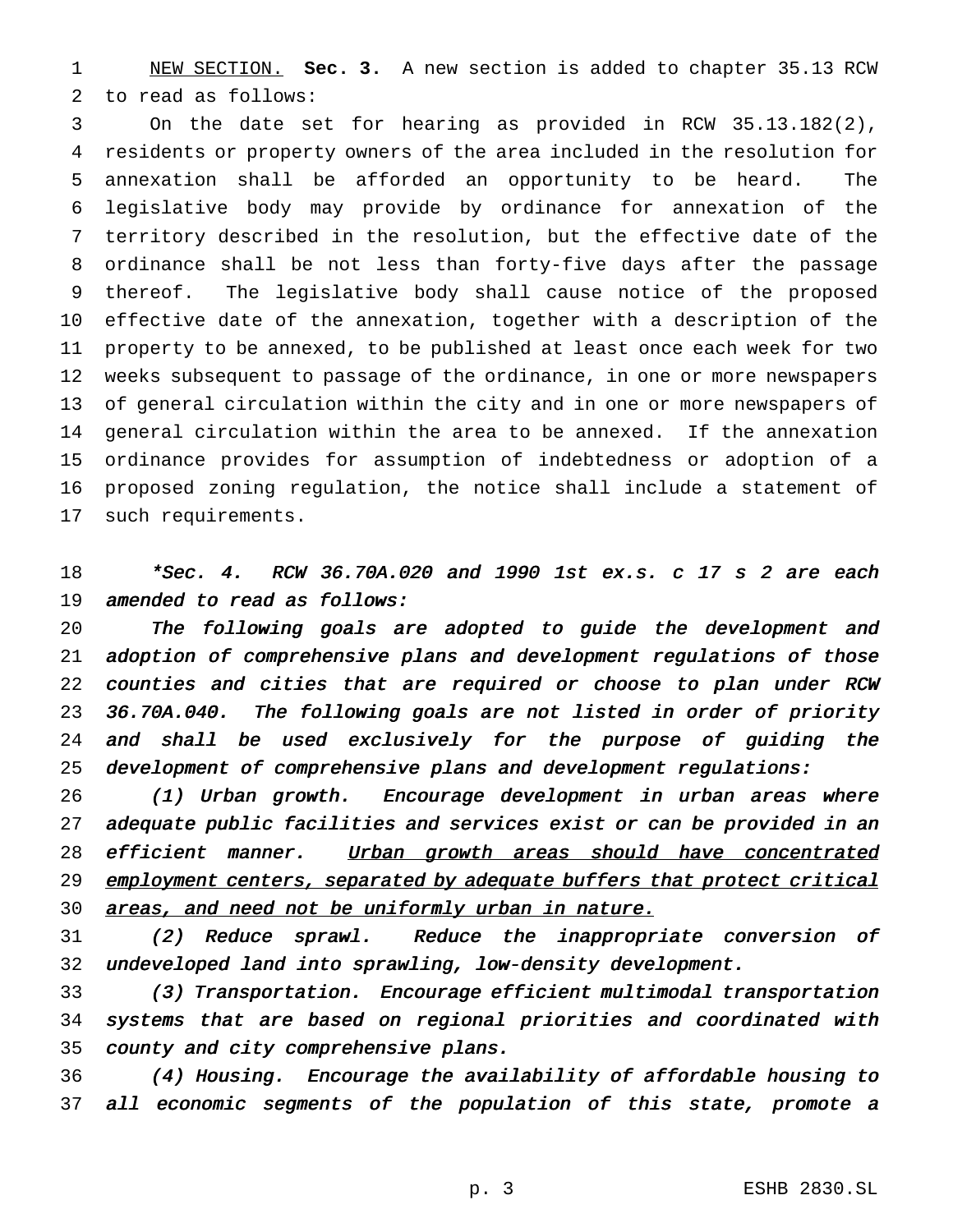variety of residential densities and housing types, and encourage preservation of existing housing stock.

 (5) Economic development. Encourage economic development throughout the state that is consistent with adopted comprehensive plans, promote economic opportunity for all citizens of this state, especially for unemployed and for disadvantaged persons, and encourage growth in areas experiencing insufficient economic growth, all within the capacities of the state's natural resources, public services, and public facilities.

 (6) Property rights. Private property shall not be taken for public use without just compensation having been made. The property 12 rights of landowners shall be protected from arbitrary and 13 discriminatory actions.

 (7) Permits. Applications for both state and local government permits should be processed in <sup>a</sup> timely and fair manner to ensure predictability.

 (8) Natural resource industries. Maintain and enhance natural resource-based industries, including productive timber, agricultural, 19 and fisheries industries. Encourage the conservation of productive forest lands and productive agricultural lands, and discourage incompatible uses.

 (9) Open space and recreation. Encourage the retention of open space and development of recreational opportunities, conserve fish and wildlife habitat, increase access to natural resource lands and water, and develop parks.

 (10) Environment. Protect the environment and enhance the state's high quality of life, including air and water quality, and the availability of water.

 (11) Citizen participation and coordination. Encourage the involvement of citizens in the planning process and ensure coordination between communities and jurisdictions to reconcile conflicts.

 (12) Public facilities and services. Ensure that those public facilities and services necessary to support development shall be adequate to serve the development at the time the development is available for occupancy and use without decreasing current service levels below locally established minimum standards.

 (13) Historic preservation. Identify and encourage the preservation of lands, sites, and structures, that have historical or archaeological significance.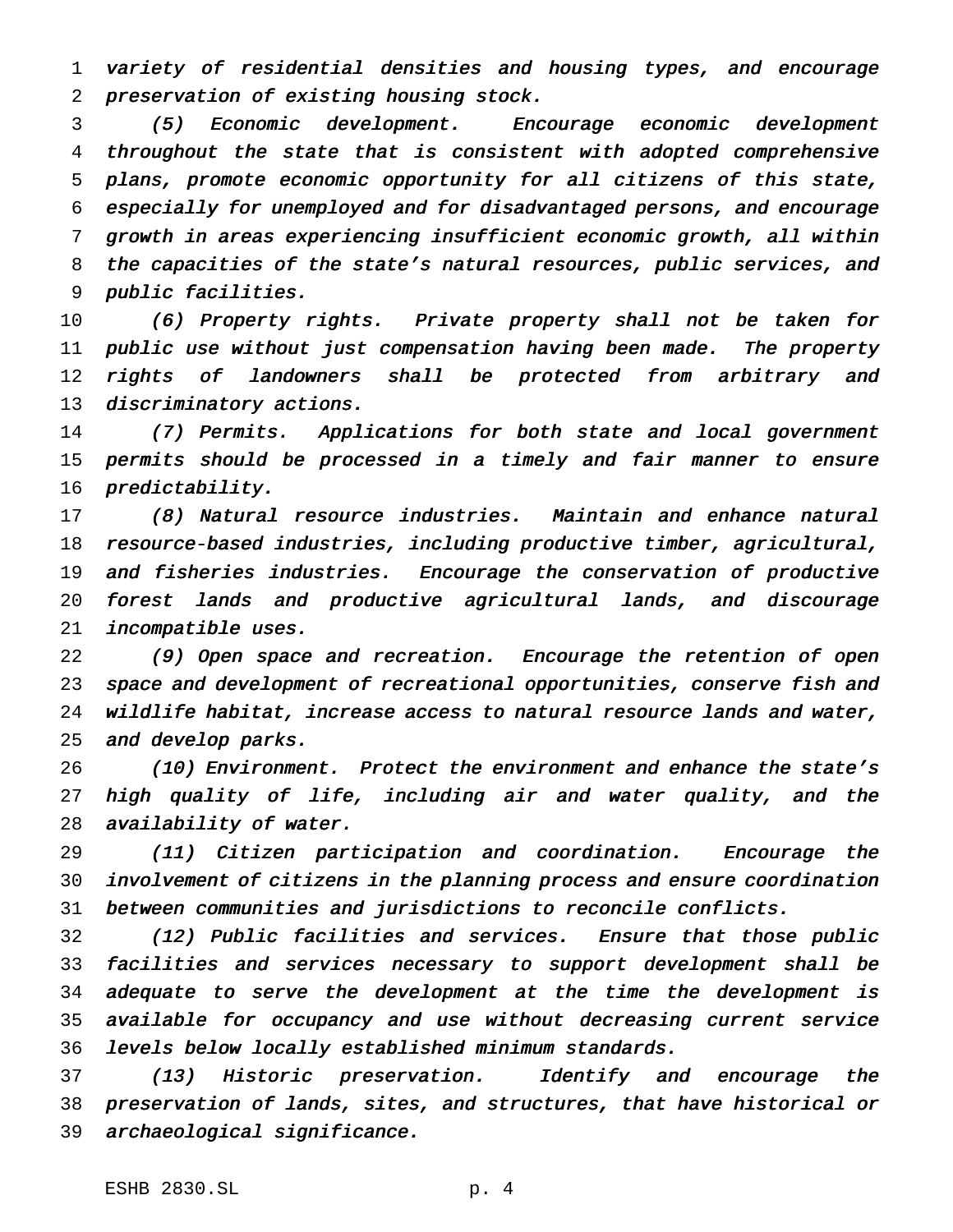**Sec. 5.** RCW 36.70A.060 and 1991 sp.s. c 32 s 21 are each amended to read as follows:

 (1) Each county that is required or chooses to plan under RCW 36.70A.040, and each city within such county, shall adopt development regulations on or before September 1, 1991, to assure the conservation of agricultural, forest, and mineral resource lands designated under RCW 36.70A.170. Regulations adopted under this subsection may not prohibit uses legally existing on any parcel prior to their adoption and shall remain in effect until the county or city adopts development 11 regulations pursuant to RCW ((36.70A.120)) 36.70A.040. Such regulations shall assure that the use of lands adjacent to agricultural, forest, or mineral resource lands shall not interfere with the continued use, in the accustomed manner and in accordance with best management practices, of these designated lands for the production of food, agricultural products, or timber, or for the extraction of minerals. Counties and cities shall require that all plats, short plats, development permits, and building permits issued for development 19 activities on, or within ((three)) five hundred feet of, lands designated as agricultural lands, forest lands, or mineral resource lands, contain a notice that the subject property is within or near designated agricultural lands, forest lands, or mineral resource lands on which a variety of commercial activities may occur that are not compatible with residential development for certain periods of limited duration. The notice for mineral resource lands shall also inform that an application might be made for mining-related activities, including mining, extraction, washing, crushing, stockpiling, blasting, transporting, and recycling of minerals.

 (2) Each county and city shall adopt development regulations that protect critical areas that are required to be designated under RCW 36.70A.170. For counties and cities that are required or choose to plan under RCW 36.70A.040, such development regulations shall be adopted on or before September 1, 1991. For the remainder of the counties and cities, such development regulations shall be adopted on or before March 1, 1992.

 (3) Such counties and cities shall review these designations and development regulations when adopting their comprehensive plans under RCW 36.70A.040 and implementing development regulations under RCW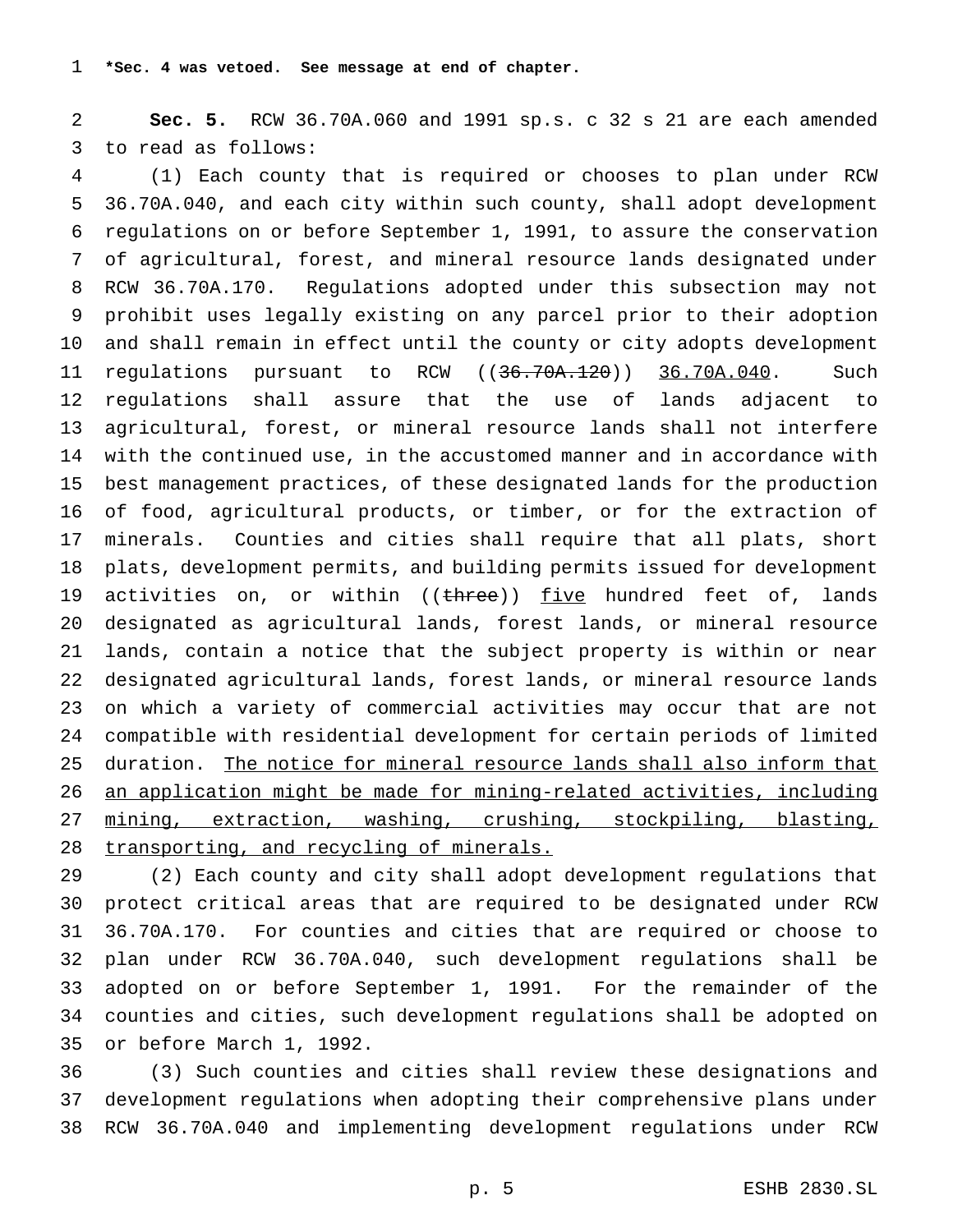36.70A.120 and may alter such designations and development regulations to insure consistency.

 (4) Forest land and agricultural land located within urban growth areas shall not be designated by a county or city as forest land or agricultural land of long-term commercial significance under RCW 36.70A.170 unless the city or county has enacted a program authorizing transfer or purchase of development rights.

 \*Sec. 6. RCW 36.70A.070 and <sup>1997</sup> <sup>c</sup> <sup>429</sup> <sup>s</sup> <sup>7</sup> are each amended to read as follows:

 The comprehensive plan of <sup>a</sup> county or city that is required or chooses to plan under RCW 36.70A.040 shall consist of <sup>a</sup> map or maps, and descriptive text covering objectives, principles, and standards 13 used to develop the comprehensive plan. The plan shall be an internally consistent document and all elements shall be consistent with the future land use map. <sup>A</sup> comprehensive plan shall be adopted and amended with public participation as provided in RCW 36.70A.140.

 Each comprehensive plan shall include <sup>a</sup> plan, scheme, or design for 18 each of the following:

 (1) <sup>A</sup> land use element designating the proposed general distribution and general location and extent of the uses of land, where appropriate, for agriculture, timber production, housing, commerce, industry, recreation, open spaces, general aviation airports, public utilities, public facilities, and other land uses. The land use element shall include population densities, building intensities, and 25 estimates of future population growth. The land use element shall provide for protection of the quality and quantity of ground water used 27 for public water supplies. Where applicable, the land use element shall review drainage, flooding, and storm water run-off in the area and nearby jurisdictions and provide guidance for corrective actions to mitigate or cleanse those discharges that pollute waters of the state, including Puget Sound or waters entering Puget Sound.

 (2) <sup>A</sup> housing element ensuring the vitality and character of established residential neighborhoods that: (a) Includes an inventory and analysis of existing and projected housing needs; (b) includes <sup>a</sup> statement of goals, policies, objectives, and mandatory provisions for the preservation, improvement, and development of housing, including single-family residences; (c) identifies sufficient land for housing, including, but not limited to, government-assisted housing, housing for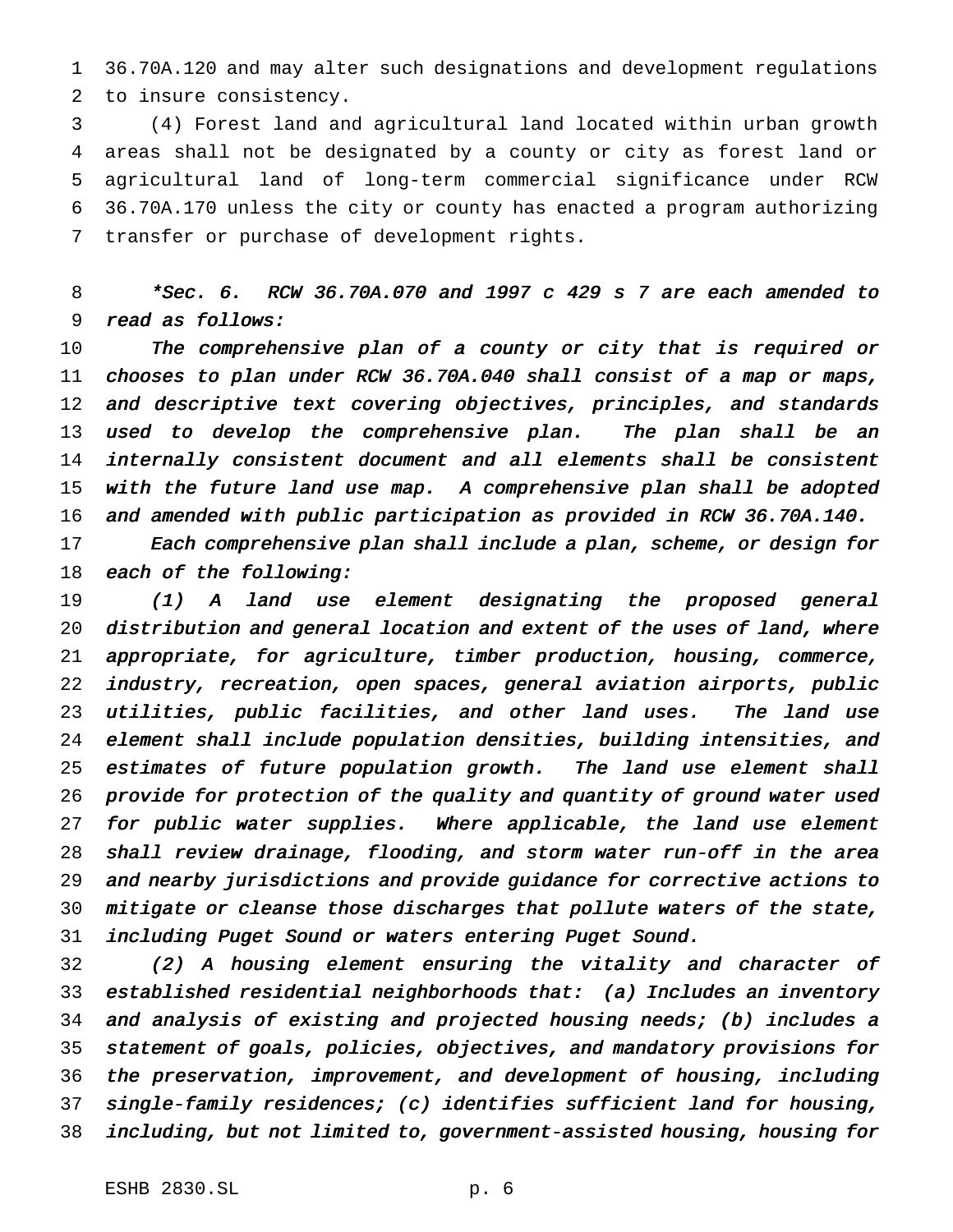low-income families, manufactured housing, multifamily housing, and group homes and foster care facilities; and (d) makes adequate provisions for existing and projected needs of all economic segments of 4 the community, including affordable housing and adequate housing 5 located within reasonable commuting distances to employment centers.

 (3) <sup>A</sup> capital facilities plan element consisting of: (a) An inventory of existing capital facilities owned by public entities, showing the locations and capacities of the capital facilities; (b) <sup>a</sup> forecast of the future needs for such capital facilities; (c) the proposed locations and capacities of expanded or new capital facilities; (d) at least <sup>a</sup> six-year plan that will finance such capital facilities within projected funding capacities and clearly identifies 13 sources of public money for such purposes; and (e) a requirement to 14 reassess the land use element if probable funding falls short of meeting existing needs and to ensure that the land use element, capital facilities plan element, and financing plan within the capital facilities plan element are coordinated and consistent.

 (4) <sup>A</sup> utilities element consisting of the general location, proposed location, and capacity of all existing and proposed utilities, including, but not limited to, electrical lines, telecommunication lines, and natural gas lines.

 (5) Rural element. Counties shall include <sup>a</sup> rural element including lands that are not designated for urban growth, agriculture, forest, or mineral resources. The following provisions shall apply to the rural element:

 (a) Growth management act goals and local circumstances. Because circumstances vary from county to county, in establishing patterns of rural densities and uses, <sup>a</sup> county may consider local circumstances, but shall develop <sup>a</sup> written record explaining how the rural element harmonizes the planning goals in RCW 36.70A.020 and meets the requirements of this chapter.

 (b) Rural development. The rural element shall permit rural development, forestry, and agriculture in rural areas. The rural element shall provide for <sup>a</sup> variety of rural densities, uses, essential public facilities, and rural governmental services needed to serve the permitted densities and uses. In order to achieve <sup>a</sup> variety of rural densities and uses, counties may provide for clustering, density transfer, design guidelines, conservation easements, and other innovative techniques that will accommodate appropriate rural densities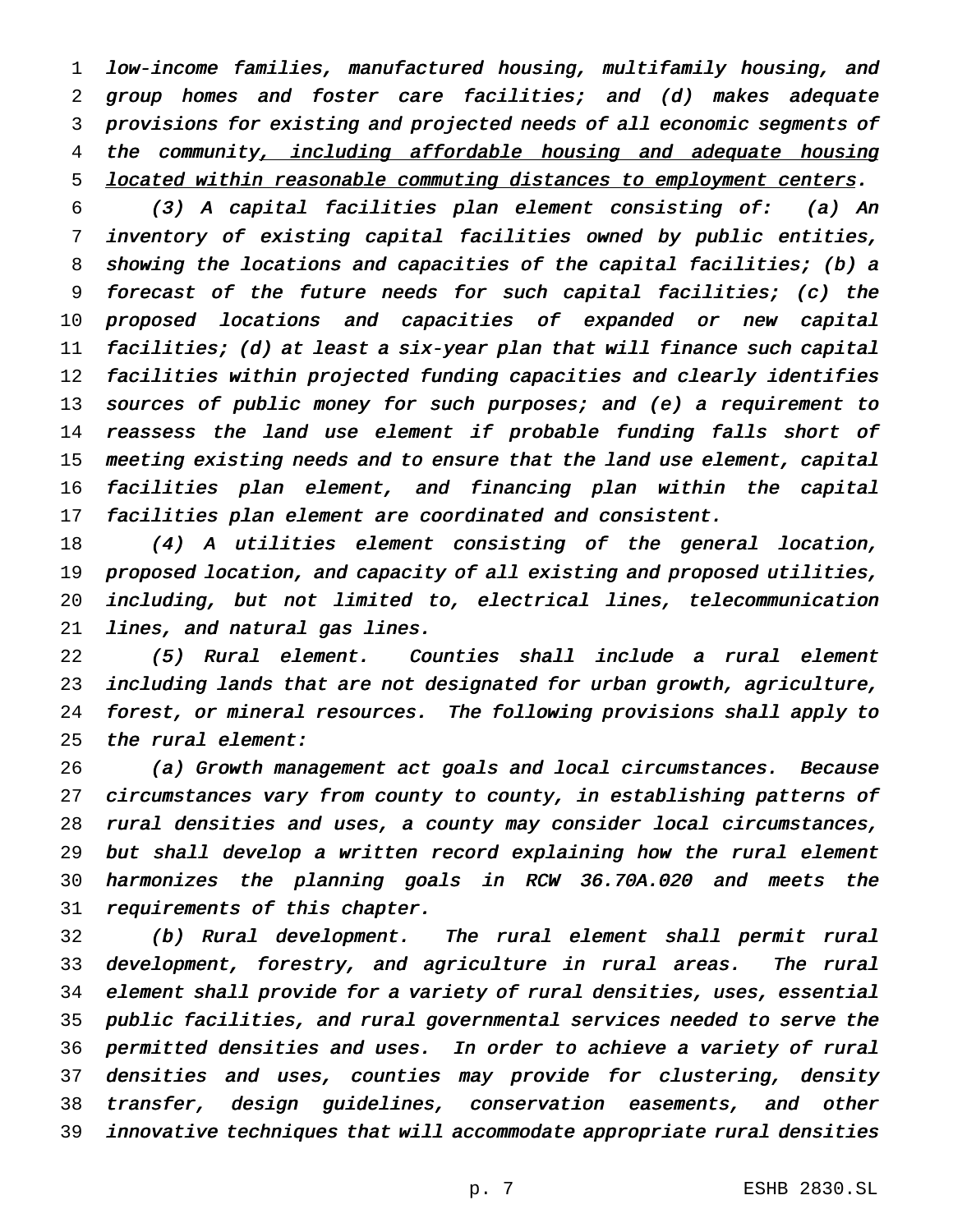and uses that are not characterized by urban growth and that are consistent with rural character.

 (c) Measures governing rural development. The rural element shall include measures that apply to rural development and protect the rural 5 character of the area, as established by the county, by:

(i) Containing or otherwise controlling rural development;

 (ii) Assuring visual compatibility of rural development with the 8 surrounding rural area;

 (iii) Reducing the inappropriate conversion of undeveloped land into sprawling, low-density development in the rural area;

 (iv) Protecting critical areas, as provided in RCW 36.70A.060, and 12 surface water and ground water resources; and

 (v) Protecting against conflicts with the use of agricultural, forest, and mineral resource lands designated under RCW 36.70A.170.

 (d) Limited areas of more intensive rural development. Subject to 16 the requirements of this subsection and except as otherwise specifically provided in this subsection (5)(d), the rural element may allow for limited areas of more intensive rural development, including necessary public facilities and public services to serve the limited area as follows:

 (i) Rural development consisting of the infill, development, or redevelopment of existing commercial, industrial, residential, or mixed-use areas, whether characterized as shoreline development, villages, hamlets, rural activity centers, or crossroads developments. <sup>A</sup> commercial, industrial, residential, shoreline, or mixed-use area 26 shall be subject to the requirements of  $(d)(iv)$  of this subsection, but 27 shall not be subject to the requirements of  $(c)(ii)$  and  $(iii)$  of this subsection. An industrial area is not required to be principally designed to serve the existing and projected rural population;

 (ii) The intensification of development on lots containing, or new development of, small-scale recreational or tourist uses, including commercial facilities to serve those recreational or tourist uses, that rely on <sup>a</sup> rural location and setting, but that do not include new residential development. <sup>A</sup> small-scale recreation or tourist use is not required to be principally designed to serve the existing and projected rural population. Public services and public facilities shall be limited to those necessary to serve the recreation or tourist use and shall be provided in <sup>a</sup> manner that does not permit low-density sprawl;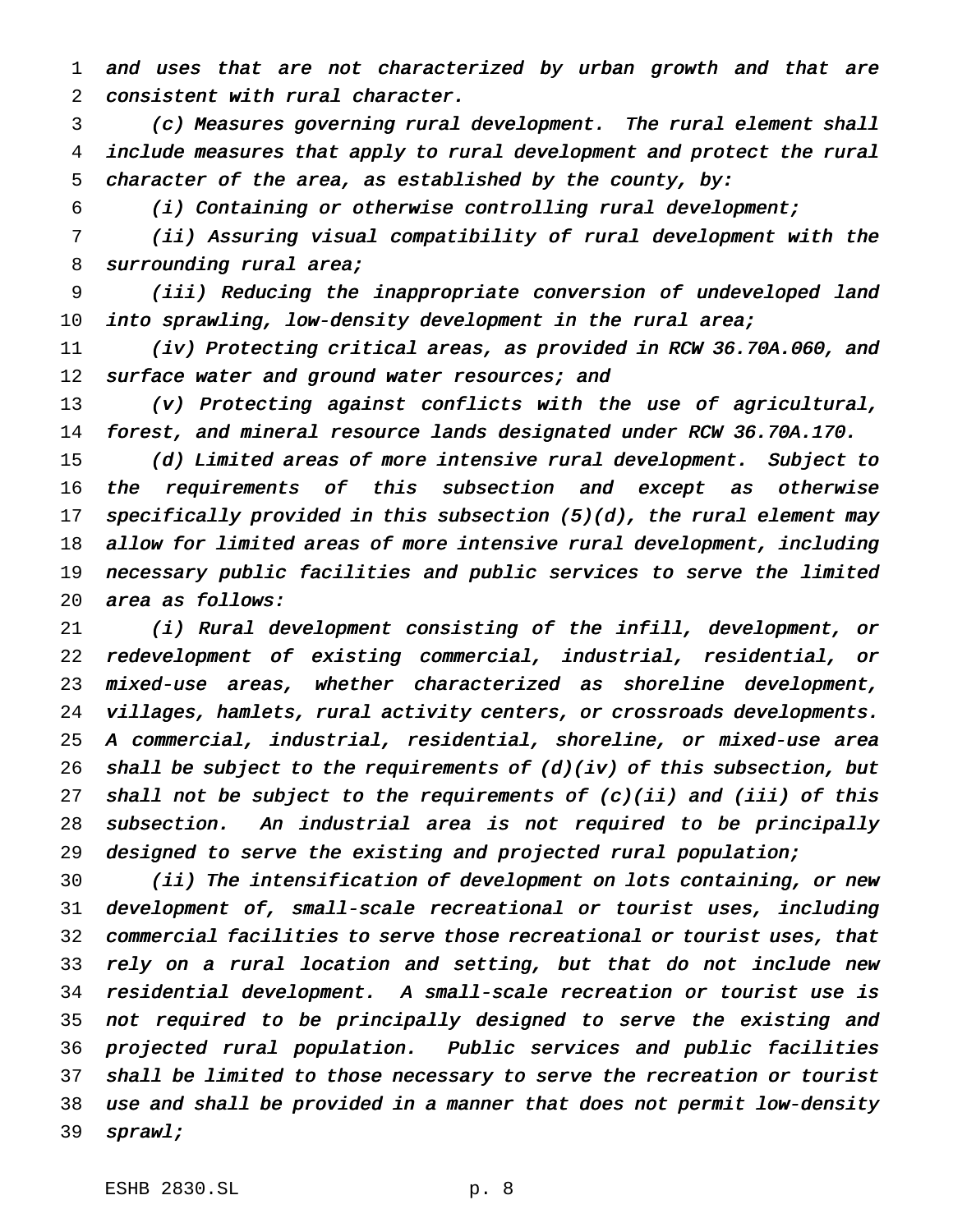(iii) The intensification of development on lots containing isolated nonresidential uses or new development of isolated cottage industries and isolated small-scale businesses that are not principally designed to serve the existing and projected rural population and nonresidential uses, but do provide job opportunities for rural residents. Public services and public facilities shall be limited to those necessary to serve the isolated nonresidential use and shall be 8 provided in a manner that does not permit low-density sprawl;

 (iv) <sup>A</sup> county shall adopt measures to minimize and contain the existing areas or uses of more intensive rural development, as appropriate, authorized under this subsection. Lands included in such 12 existing areas or uses shall not extend beyond the logical outer boundary of the existing area or use, thereby allowing <sup>a</sup> new pattern of low-density sprawl. Existing areas are those that are clearly 15 identifiable and contained and where there is a logical boundary delineated predominately by the built environment, but that may also include undeveloped lands if limited as provided in this subsection. 18 The county shall establish the logical outer boundary of an area of more intensive rural development. In establishing the logical outer boundary the county shall address (A) the need to preserve the character of existing natural neighborhoods and communities, (B) physical boundaries such as bodies of water, streets and highways, and land forms and contours, (C) the prevention of abnormally irregular boundaries, and (D) the ability to provide public facilities and public services in <sup>a</sup> manner that does not permit low-density sprawl;

 (v) For purposes of (d) of this subsection, an existing area or existing use is one that was in existence:

 (A) On July 1, 1990, in <sup>a</sup> county that was initially required to plan under all of the provisions of this chapter;

 (B) On the date the county adopted <sup>a</sup> resolution under RCW 36.70A.040(2), in <sup>a</sup> county that is planning under all of the provisions of this chapter under RCW 36.70A.040(2); or

 (C) On the date the office of financial management certifies the county's population as provided in RCW 36.70A.040(5), in <sup>a</sup> county that is planning under all of the provisions of this chapter pursuant to RCW 36.70A.040(5).

 (e) Exception. This subsection shall not be interpreted to permit in the rural area <sup>a</sup> major industrial development or <sup>a</sup> master planned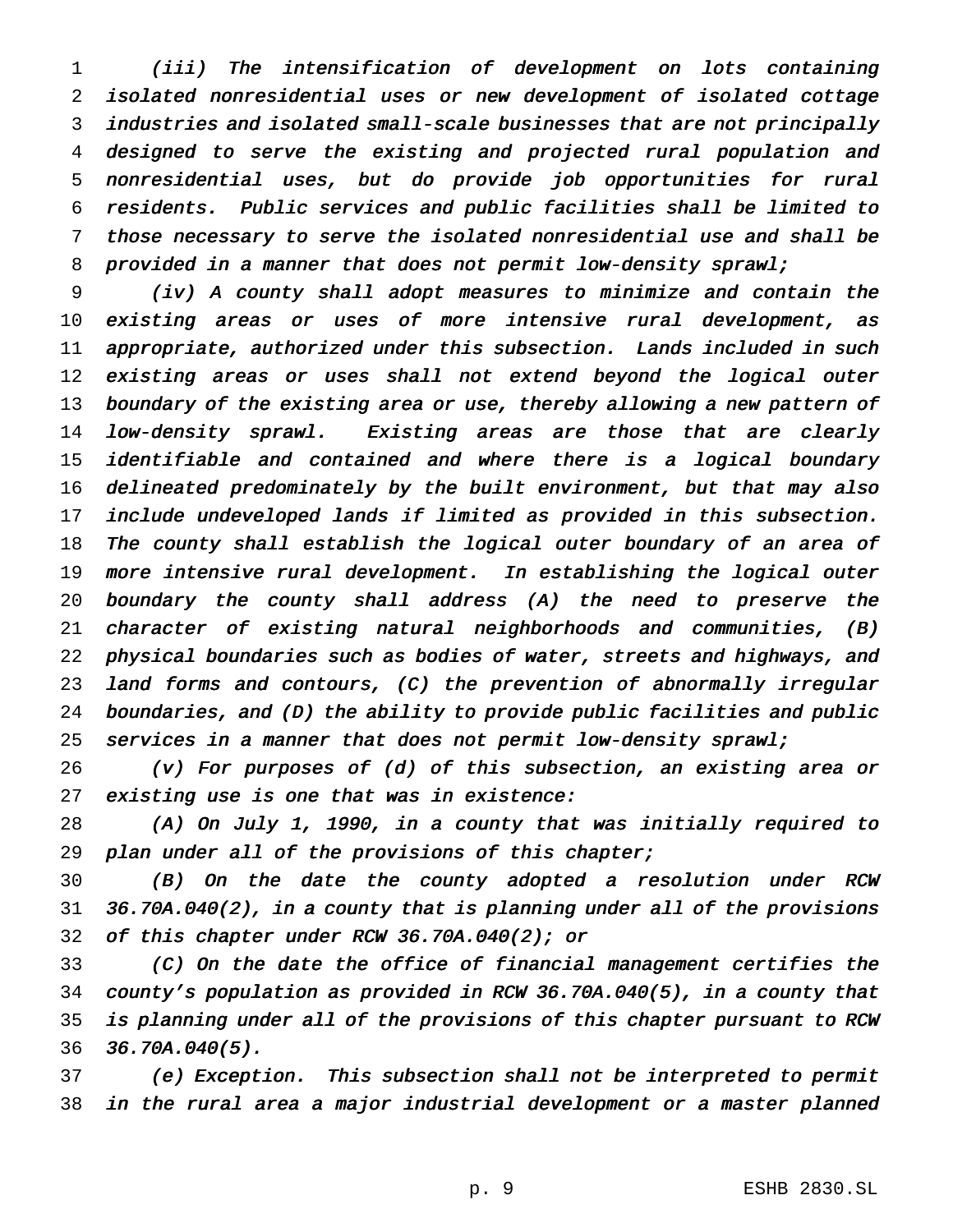resort unless otherwise specifically permitted under RCW 36.70A.360 and 36.70A.365.

 (6) <sup>A</sup> transportation element that implements, and is consistent with, the land use element. The transportation element shall include the following subelements:

(a) Land use assumptions used in estimating travel;

(b) Facilities and services needs, including:

 (i) An inventory of air, water, and ground transportation 9 facilities and services, including railways, transit alignments, and general aviation airport facilities, to define existing capital 11 facilities and travel levels as a basis for future planning. This 12 inventory must include state-owned transportation facilities, including 13 interstate highway exits and ferry terminals, within the city or 14 county's jurisdictional boundaries;

 (ii) Level of service standards for all arterials and transit 16 routes to serve as a gauge to judge performance of the system. These 17 standards should be regionally coordinated;

 (iii) Specific actions and requirements for bringing into compliance any facilities or services that are below an established 20 level of service standard;

 (iv) Forecasts of traffic for at least ten years based on the adopted land use plan to provide information on the location, timing, 23 and capacity needs of future growth;

 (v) Identification of system expansion needs and transportation 25 system management needs to meet current and future demands;

26 (c) Finance, including:

 (i) An analysis of funding capability to judge needs against 28 probable funding resources;

 (ii) <sup>A</sup> multiyear financing plan based on the needs identified in the comprehensive plan, the appropriate parts of which shall serve as the basis for the six-year street, road, or transit program required by RCW 35.77.010 for cities, RCW 36.81.121 for counties, and RCW 33 35.58.2795 for public transportation systems;

 (iii) If probable funding falls short of meeting identified needs, <sup>a</sup> discussion of how additional funding will be raised, or how land use assumptions will be reassessed to ensure that level of service 37 standards will be met;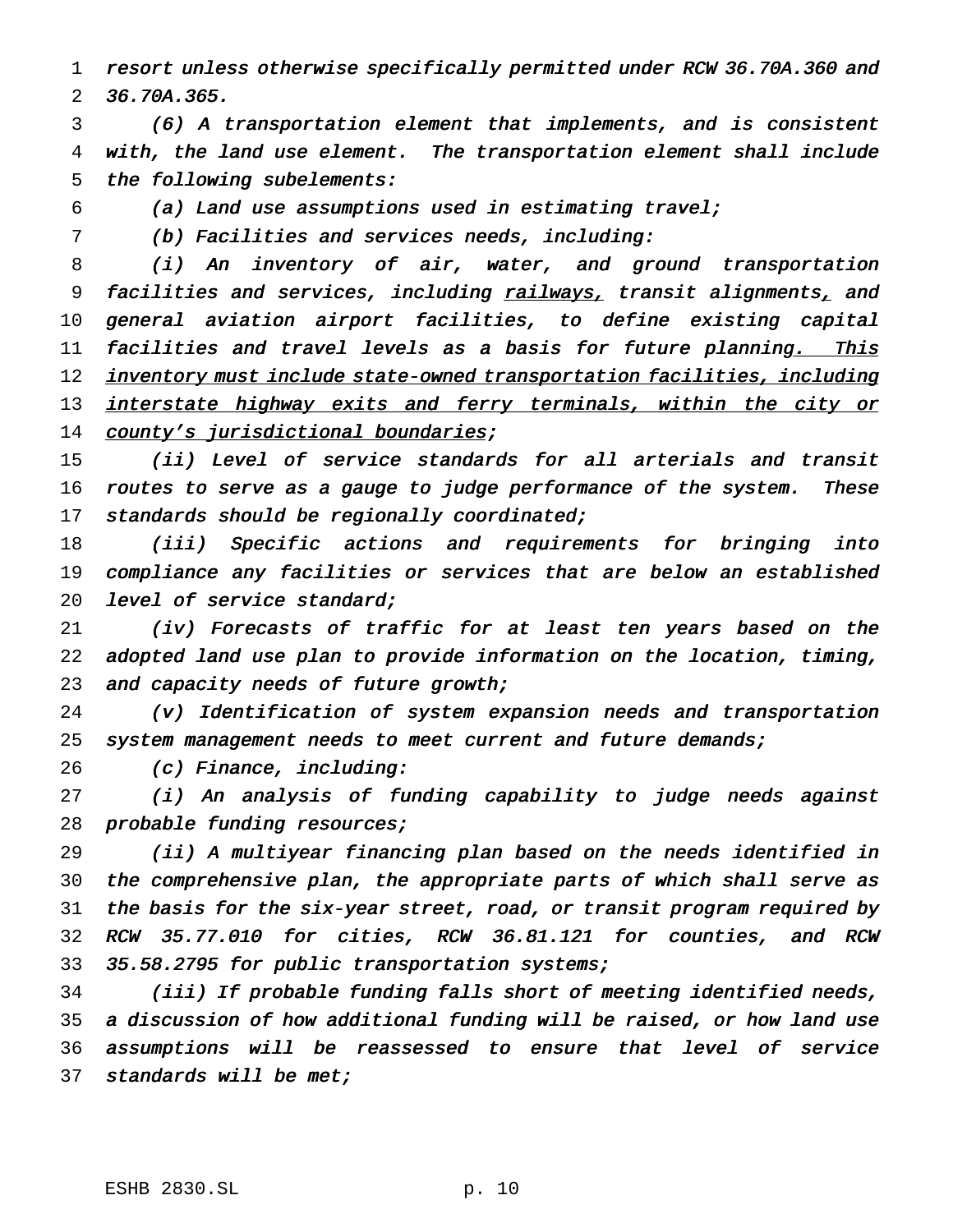(d) Intergovernmental coordination efforts, including an assessment of the impacts of the transportation plan and land use assumptions on the transportation systems of adjacent jurisdictions;

(e) Demand-management strategies.

 After adoption of the comprehensive plan by jurisdictions required to plan or who choose to plan under RCW 36.70A.040, local jurisdictions must adopt and enforce ordinances which prohibit development approval 8 if the development causes the level of service on a transportation facility to decline below the standards adopted in the transportation element of the comprehensive plan, unless transportation improvements 11 or strategies to accommodate the impacts of development are made 12 concurrent with the development. These strategies may include increased public transportation service, ride sharing programs, demand management, and other transportation systems management strategies. For the purposes of this subsection (6) "concurrent with the 16 development" shall mean that improvements or strategies are in place at the time of development, or that <sup>a</sup> financial commitment is in place to complete the improvements or strategies within six years.

 The transportation element described in this subsection, and the six-year plans required by RCW 35.77.010 for cities, RCW 36.81.121 for counties, and RCW 35.58.2795 for public transportation systems, must be consistent.

**\*Sec. 6 was vetoed. See message at end of chapter.**

 NEW SECTION. **Sec. 7.** A new section is added to chapter 36.70A RCW to read as follows:

 As part of the review required by RCW 36.70A.130(1), a county or city shall review its mineral resource lands designations adopted pursuant to RCW 36.70A.170 and mineral resource lands development regulations adopted pursuant to RCW 36.70A.040 and 36.70A.060. In its review, the county or city shall take into consideration:

 (1) New information made available since the adoption or last review of its designations or development regulations, including data available from the department of natural resources relating to mineral 34 resource deposits; and

 (2) New or modified model development regulations for mineral resource lands prepared by the department of natural resources, the department of community, trade, and economic development, or the Washington state association of counties.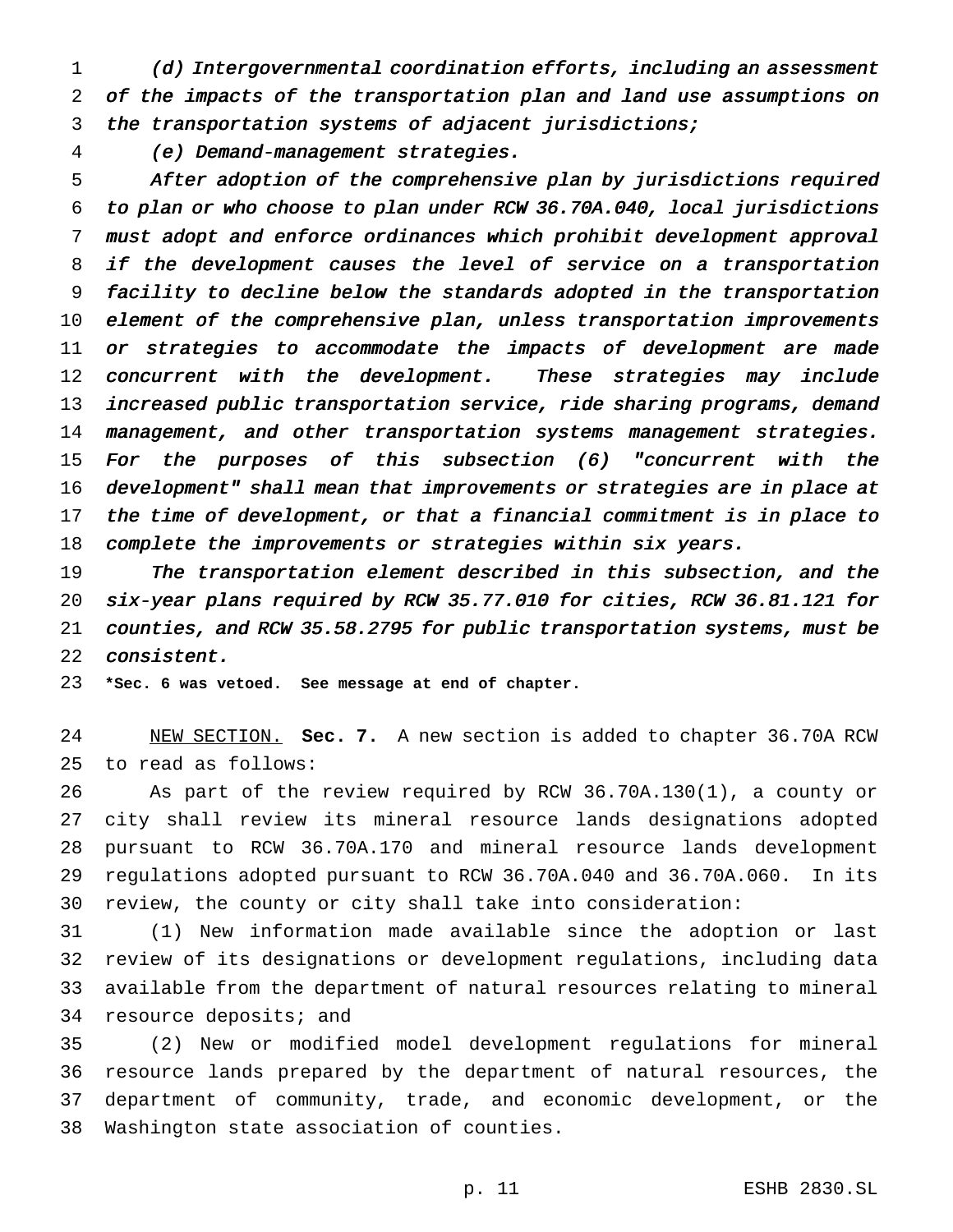**Sec. 8.** 1995 c 347 s 433 (uncodified) is amended to read as follows:

 ((Sections 413 and 421 of this act)) RCW 36.70B.090 and 64.40.050 4 shall expire June 30, ((1998)) 2000. The provisions of ((sections 413 and 421 of this act)) RCW 36.70B.090 and 64.40.050 shall apply to project permit applications determined to be complete pursuant to RCW 7 36.70B.070 on or before June 30, ((1998)) 2000.

 **Sec. 9.** 1995 c 347 s 411 (uncodified) is amended to read as follows: The amendments to RCW ((36.70A.065)) 36.70B.080 contained in

11 section 409 ((of this act)), chapter 347, Laws of 1995 shall expire 12 July 1, ((<del>1998</del>)) 2000.

 **Sec. 10.** 1995 c 347 s 412 (uncodified) is amended to read as follows:

15 Section 410 ((<del>of this act</del>))<u>, chapter 347, Laws of 1995</u> shall take 16 effect July 1, ((<del>1998</del>)) 2000.

> Passed the House March 12, 1998. Passed the Senate March 11, 1998. Approved by the Governor April 2, 1998, with the exception of certain items that were vetoed. Filed in Office of Secretary of State April 2, 1998.

Note: Governor's explanation of partial veto is as follows:

 "I am returning herewith, without my approval as to sections 4 and 6, Engrossed Substitute House Bill No. 2830 entitled:

 "AN ACT Relating to recommendations of the land use study commission;"

 This bill mostly reflects the consensus recommendations of the Land Use Study Commission (LUSC), which consists of representatives from a full spectrum of land use interests, including business, agriculture, local and state government, neighborhood activists and environmentalists. As I have stated before, LUSC provides a great framework for the debate over how best to improve the state's Growth Management Act. I commend the members of LUSC for all of their hard work. LUSC has been extremely effective, and I am disappointed that the Legislature did not authorize its continuation, or authorize another forum within which complex land use and environmental issues can be thoroughly debated and discussed.

 When I vetoed HB 1472 last year, I asked LUSC to review the issue of mineral resource lands designations. The Legislature also asked LUSC to review the 120-day permit timeline. This bill reflects LUSC's response to our requests. The bill also makes some technical changes to the GMA annexation provisions.